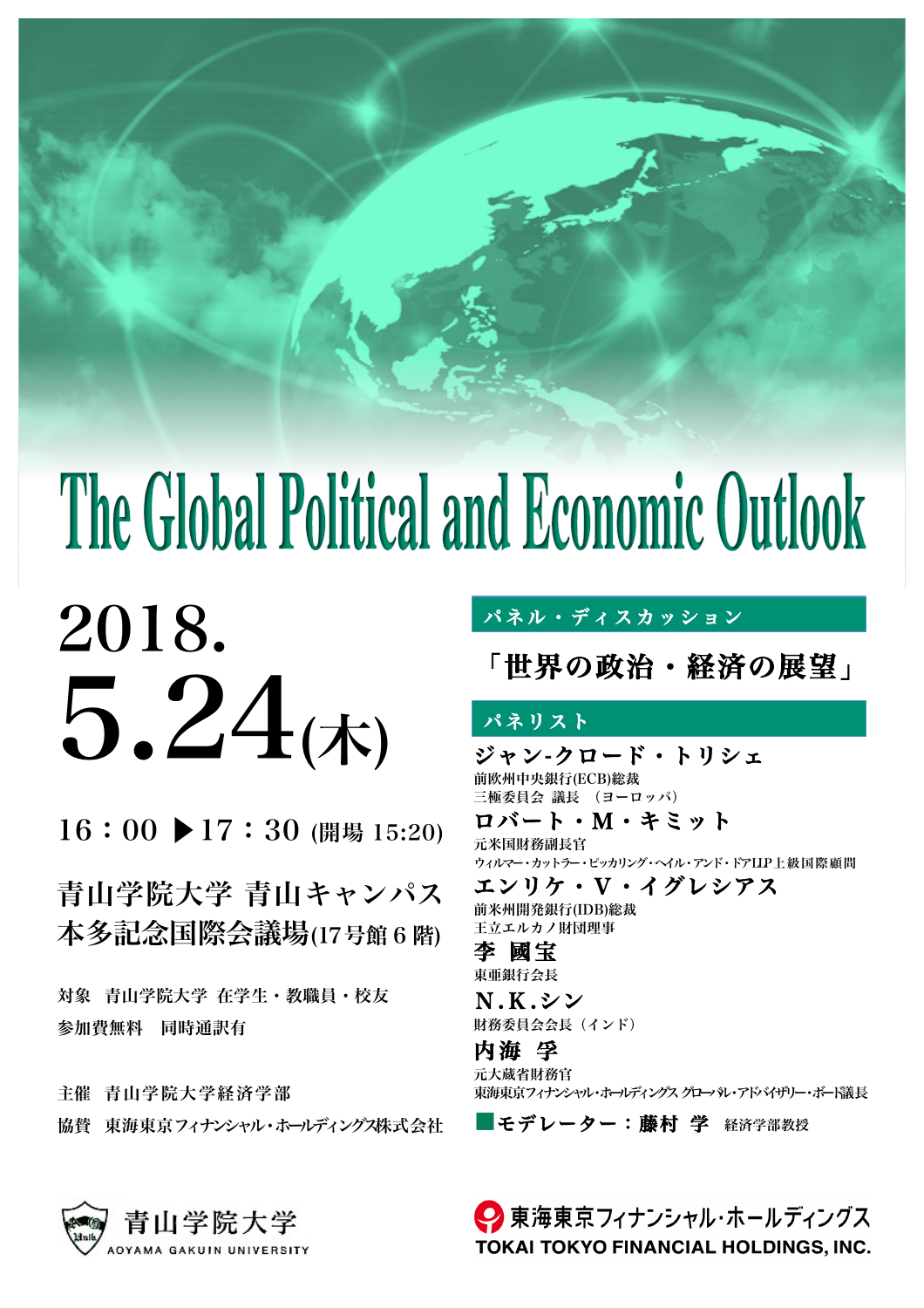



#### 青山学院大学経済学部国際シンポジウム

#### 「世界の政治・経済の展望」

2018年5月24日(木)16:00-17:30

#### 主催:青山学院大学経済学部

#### 協賛:東海東京フィナンシャル・ホールディングス株式会社

# Aoyama Gakuin University Collage of Economics International Symposium

"The Global Political and Economic Outlook"

Thursday, May 24, 2018, 16:00-17:30

Hosted by: Collage of Economics, Aoyama Gakuin University

Supported by: Tokai Tokyo Financial Holdings, Inc.

### プログラム/Program

| 2018年5月24日(木) |                            | Thursday, May 24, 2018                                                                           |
|---------------|----------------------------|--------------------------------------------------------------------------------------------------|
| 青山学院大学        |                            | Aoyama Gakuin University                                                                         |
| 本多記念国際会議場     |                            | <b>Honda Memorial Hall</b>                                                                       |
| 16:00-16:05   | 開会のご挨拶                     | <b>Welcome Remarks</b>                                                                           |
|               | 三木 義一 (5分)                 | Yoshikazu Miki (5 minutes)                                                                       |
|               | 青山学院大学 学長                  | President, Aoyama Gakuin University                                                              |
| 16:05-16:10   | 東海東京フィナンシャル・ホールディングス       | Introduction of the Members of the Tokai Tokyo                                                   |
|               | グローバル・アドバイザリー・ボードメンバー      | <b>Financial Holdings Global Advisory Board</b>                                                  |
|               | 紹介                         |                                                                                                  |
|               |                            |                                                                                                  |
|               | 内海 孚 (5分)                  | Makoto Utsumi (5 minutes)                                                                        |
|               | 元大蔵省財務官、元慶應義塾大学商学研究科       | Former Vice Minister of Finance for International                                                |
|               | 教授、東海東京フィナンシャル・ホールディング     | Affairs of Japan; Former Professor, Graduate School                                              |
|               | ス株式会社 グローバル・アドバイザリー・ボー     | of Business and Commerce, Keio University;                                                       |
|               | ド議長                        | Chairman, Global Advisory Board, Tokai Tokyo                                                     |
|               | 青山学院中·高等部 第1回卒業生           | Financial Holdings, Inc.<br>Alumni, Aoyama Gakuin Junior High and High School                    |
|               |                            | (Inaugural Class)                                                                                |
| 16:10-17:00   | パネル・ディスカッション               | <b>Panel Discussion</b>                                                                          |
|               |                            |                                                                                                  |
|               | ロバート・M・キミット (8分)           | Robert M. Kimmitt (8 minutes)                                                                    |
|               | 元米国財務副長官、ウィルマー・カットラー・ピッ    | Former Deputy Secretary of the U.S. Treasury;                                                    |
|               | カリング・ヘイル・アンド・ドア LLP 上級国際顧問 | Senior International Counsel, Wilmer Cutler Pickering<br>Hale and Dorr LLP                       |
|               |                            |                                                                                                  |
|               | 「トランプ体制下の米国経済・対外政策」        | "US economic and diplomatic policies under the                                                   |
|               |                            | Trump Administration"                                                                            |
|               |                            |                                                                                                  |
|               | エンリケ・V・イグレシアス (8分)         | Enrique V. Iglesias (8 minutes)                                                                  |
|               | 前米州開発銀行(IDB) 総裁            | Former President of the Inter-American Development                                               |
|               | 王立エルカノ財団 理事                | Bank (IDB); Member of the Board, Elcano Royal<br>Institute                                       |
|               |                            |                                                                                                  |
|               | 「ラテン・アメリカ諸国の経済と中国の滲透」      | "Economic Situation in Latin America and China's                                                 |
|               |                            | penetration in the region"                                                                       |
|               |                            |                                                                                                  |
|               | ジャン-クロード・トリシェ (8分)         | Jean-Claude Trichet (8 minutes)                                                                  |
|               | 前欧州中央銀行(ECB) 総裁            | Former President of the European Central Bank,<br>Chairman of the Trilateral Commission (Europe) |
|               | 三極委員会 議長 (ヨーロッパ)           |                                                                                                  |